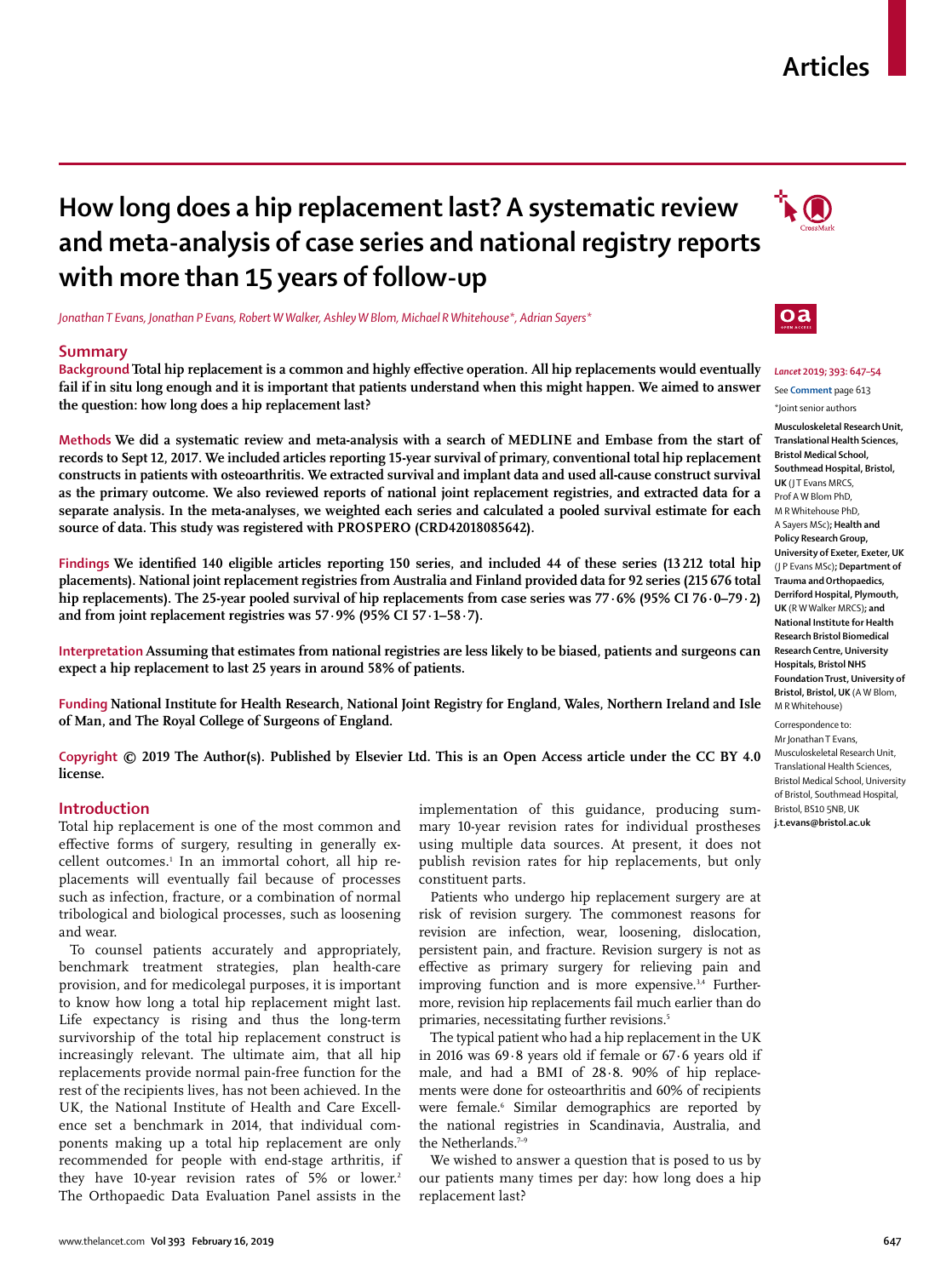#### **Research in context**

#### **Evidence before this study**

Survival of hip replacements has often been reported in case series, some of which extend to 40 years. We identified 140 articles reporting case series through a search of MEDLINE and Embase (from start of records to Sept 12, 2017) analysing single hip replacement constructs, implanted for osteoarthritis. These articles report estimates of survival at 15 years ranging from 48·0% to 93·2%. However, individual case series are prone to bias and reporting has been highly heterogeneous. Joint replacement registries provide more generalisable data but have only existed since 1975 and have limits in terms of the variables collected and interpretation. Survival of a hip replacement is dependent on the implants used to create a construct and on patient characteristics. A pooled estimate of 20-year survival of 85·0% (95% CI 83·2–86·6) using the UK Clinical Practice

Research Datalink database was published in 2017. No study to date has attempted to provide a pooled survival calculation for hip replacements 25 years after surgery.

## **Added value of this study**

Our results provide the first survival estimate, drawn from multiple sources, for hip replacements at 25 years. This study benefits from an inclusive design, a-priori inclusion criteria, and a realistic interpretation of survivorship. We estimate that roughly 58% of hip replacements will last 25 years.

#### **Implications of all the available evidence**

Estimates of the survival of hip replacements will be of use to patients, those providing and commissioning health-care services, and those needing an estimate for medicolegal purposes.

#### **Methods**

See **Online** for appendix

## **Study design and data sources**

We did a systematic review and meta-analysis of case series and cohort studies reporting survival outcomes of total hip replacements. We did a second meta-analysis of national joint replacement registries with more than 15 years of follow-up.

To collect data for the analysis of case series, we systematically searched for case series and cohort studies in English reporting survival outcomes of total hip replacements in MEDLINE and Embase from commencement to Sept 12, 2017. The search of MEDLINE used keywords relating to total hip replacement, survival, and MeSH terms (appendix p 1). The search strategy for Embase was the same. We manually screened the bibliographies of all full-text articles matching our criteria, as well as review articles, for additional citations.

We included studies if they involved predominantly unselected patients or patients undergoing total hip replacement for osteoarthritis. We required the reporting of survival of a specific implant, brand, or construct with a mean or median follow-up of greater than 15 years. We excluded articles reviewing specifically complex primary total hip replacement, revision, or hip resurfacing, because these procedures have different survivorship. We also excluded conference abstracts because they were unlikely to contain enough information. Some articles reported implant construct survivorship from registry data, we excluded these studies to avoid duplication with our separate analysis of joint registries. We retrieved systematic reviews and searched their bibliographies but we did not include pooled data from the reviews themselves to avoid duplication.

For the analysis of data from national joint replacement registries, we assessed the six registries that had greater than 15 years of follow-up for total hip replacement at the time of data collection in December, 2017: Australia, Denmark, Finland, New Zealand, Norway, and Sweden.

We reviewed the websites and most recent annual reports of these registries for data on conventional, stemmed, total hip replacement constructs. These national registries collect data on all patients undergoing total hip replacement from both public and private hospitals and their aim is to include all total hip replacements in their cohort.

#### **Abstract screening and data extraction**

We screened the abstracts of journal articles using Rayyan,<sup>10</sup> by three reviewers (JTE, RWW, JPE) and in cases of disagreement, were included for review. Either JTE or JPE and RWW together extracted data using a standardised proforma. We recorded, when available, data for publication date, implant, fixation, number of total hip replacements, age, sex, indication, loss to follow-up, and summary survivorship estimates (including confidence intervals) at all timepoints reported, as well as data for quality assessment. We did not abstract data from figures to prevent potential inaccuracy. Any discrepancy of data extraction was rectified by review of the full text by all three reviewers. There were no cases of disagreement after this.

## **Statistical analysis**

Our primary exposure was the total hip replacement construct and all-cause revision of any part of the construct was our endpoint. We did the statistical analysis with Stata (version 15). We pooled survival estimates, assuming that survivorship approximated risk, with meta-analysis weighting each series on the overall pooled estimate according to its standard error (calculated from published confidence intervals).

We assessed study quality using the non-summative four-point system (consecutive cases, multicentre, less than 20% loss to follow-up, and use of multivariable analysis) developed by Wylde and colleagues.<sup>11</sup> We used this system rather than the summative MINORS score<sup>12</sup> because of the high loss to follow-up in joint replacement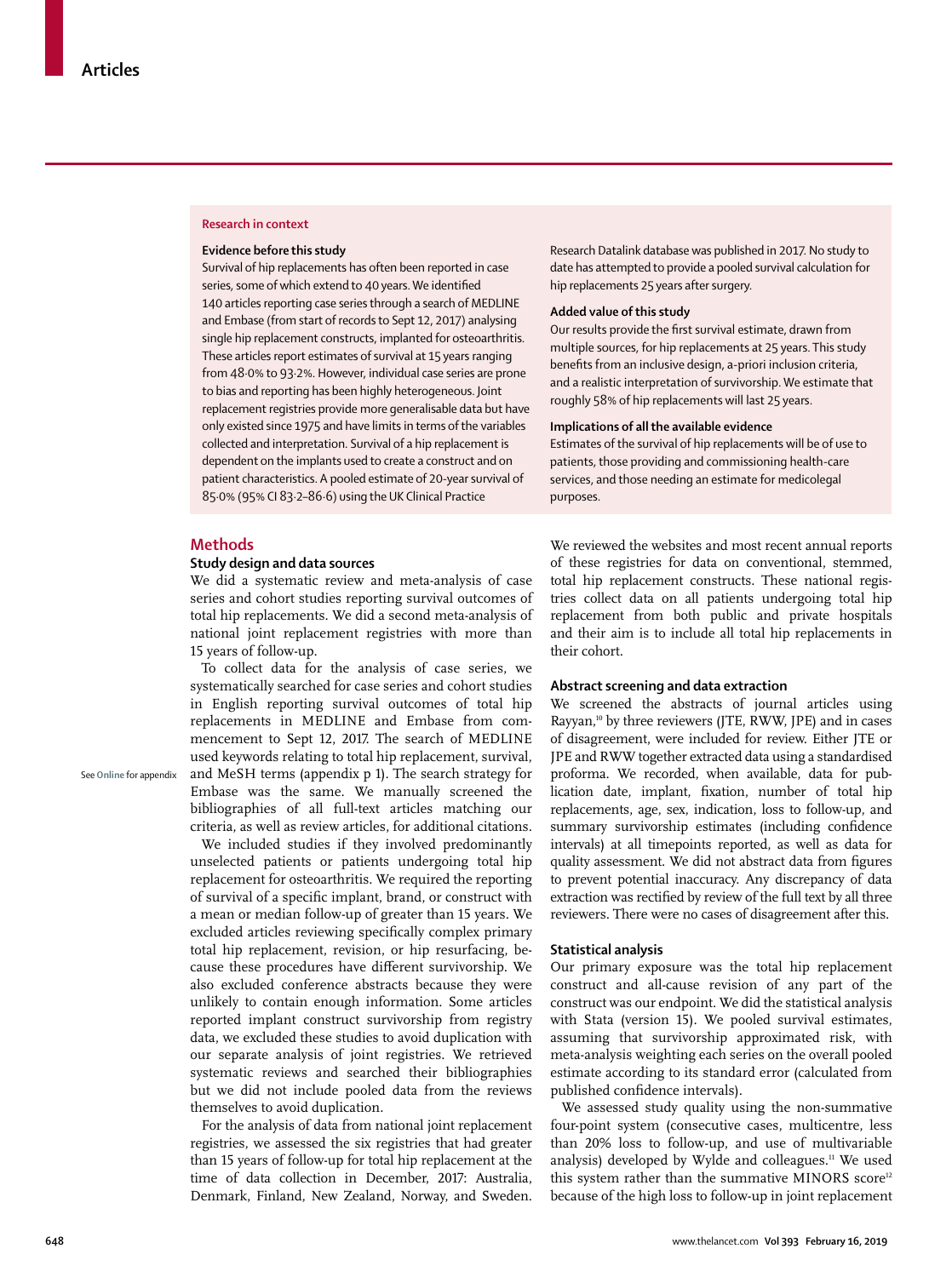case series and because some of the scoring criteria were not relevant to joint replacement.

This study was registered with PROSPERO (CRD42018085642).

## **Role of the funding source**

The funder of the study had no role in study design, data collection, data analysis, data interpretation, or writing of the report. The corresponding author had full access to all the data in the study and had final responsibility for the decision to submit for publication.

## **Results**

Our search produced 4195 references. We removed 1445 duplicates, leaving 2750 reports for screening. After screening, 299 full texts were left for review with 20 additional citations identified by a manual search of references and reviews (appendix p 2). We excluded 13 articles not in English.13–25 Following a review of full texts, 140 journal articles reporting 150 case series reported survivorship of implants; in total, these articles report on 58 932 total hip replacements (range 38–22 036). 78 of 150 case series reported all-cause construct survival and 44 of these included confidence intervals (required for meta-analysis; figure 1). The table shows the characteristics of individual studies (appendix p 3 shows the full list of included articles and survival estimates).

The 44 case series included reported all-cause construct survival in 13 212 total hip replacements (range 73–2000), with follow-up ranging from 15 to 40 years. Not all series reported survival at exactly 15, 20, or 25 years and some series reported survival at more than one time. Pooled analysis of data derived from case series of total hip replacements reported at exactly 15 years, 20 years, and 25 years showed all-cause survivorship of the construct of 85·7% (95% CI 85·0–86·5) at 15 years, 78·8% (77·8–79·9) at 20 years, and 77·6% (76·0–79·2) at 25 years (figure 2).

In analysis in which survival at timepoints that were not exactly 15, 20, or 25 years were rounded down to the closest point (to include as many series as possible in our analyses), which gave pooled survival of 87·9%  $(87.2–88.5)$  at 15 years,  $78.9%$   $(77.9–80.0)$  at 20 years, and  $76.6\%$  (75 $.1-78.2$ ) at 25 years (appendix p 8).

Generally, the quality of published case series was low. The quality assessment showed that 24 (54·5%) of 44 series were consecutive, none were multicentre, five (11·4%) had less than 20% follow-up, and seven (15·9%) used multivariable analyses.

The search of joint replacement registry reports yielded 92 series, and all provided confidence intervals. All 92 individual construct series reported survival analyses at 15 years (215 676 total hip replacements), 43 series at 20 years (73 057 total hip replacements), and 29 series at 25 years (51 359 total hip replacements). The pooled survival data derived from registry data showed all-cause construct survivorship of 89·4% (95% CI 89·2–89·6) at



*Figure 1:* **Article selection**

|                                                    | Individual<br>case-series articles | Australian Orthopaedic<br><b>Association National Joint</b><br><b>Replacement Registry</b><br>Annual report 2017 | Finnish<br>Arthroplasty<br><b>Report November</b><br>2017 |
|----------------------------------------------------|------------------------------------|------------------------------------------------------------------------------------------------------------------|-----------------------------------------------------------|
| Study level characteristics                        |                                    |                                                                                                                  |                                                           |
| Location                                           | 16 countries                       | Australia                                                                                                        | Finland                                                   |
| Number of series included                          | 44                                 | 36                                                                                                               | 56                                                        |
| Year of publication                                | 1993-2017                          | 2017                                                                                                             | 2017                                                      |
| Participant level characteristics                  |                                    |                                                                                                                  |                                                           |
| Total joint replacements included                  | 13212                              | 121384                                                                                                           | 94292                                                     |
| Mean age (years)                                   | $57.9*$                            | 67.7 <sup>†</sup>                                                                                                | 65-74‡                                                    |
| Proportion of female patients                      | 56.2%                              | 55%†                                                                                                             | 58.5%†                                                    |
| Proportion of hips implanted for<br>osteoarthritis | 61.8%                              | 88.5%+                                                                                                           | Not reported                                              |
|                                                    |                                    |                                                                                                                  |                                                           |

\*Weighted mean for age by number in study. †All conventional total hip replacements in report. ‡Exact figure not reported; the median is within this range. §Weighted proportion by number in study.

*Table:* **Characteristics of contributing data sources**

15 years (appendix p 9), 70·2% (69·7–70·7) at 20 years (appendix p 10), and 57·9% (57·1–58·7) at 25 years (figure 3). The 15 year data included series originating from the Australian and Finnish registries, whereas the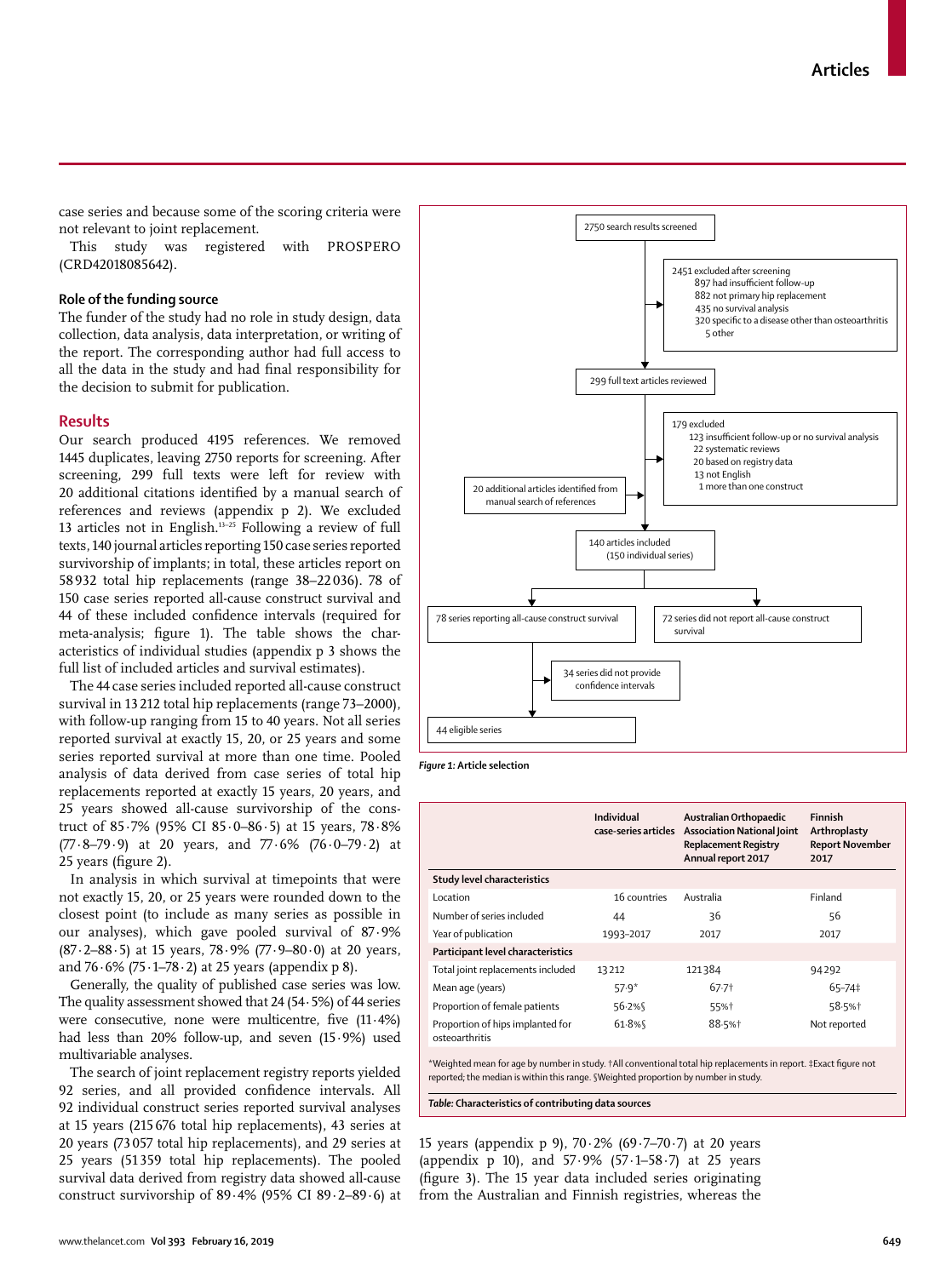|                         | Date      |                                    | Survival (95% CI)   | Weight (%) |
|-------------------------|-----------|------------------------------------|---------------------|------------|
| 15 years                |           |                                    |                     |            |
| Nercessian et al        | 2005      |                                    | 84-20 (81-40-87-00) | 8.13       |
| Neumann et al           | 1994      |                                    | 91.80 (88.00-95.60) | 4.41       |
| Berry et al             | 2002      |                                    | 89.80 (88.30-91.20) | 30.31      |
| Gerritsma-Bleeker et al | 2000      |                                    | 91.00 (86.00-97.00) | 2.11       |
| Wroblewski et al        | 2002      |                                    | 84.70 (82.40-87.10) | 11.54      |
| Corten et al            | 2011      |                                    | 66.00 (61.40-70.60) | 3.01       |
| Trebse et al            | 2005      |                                    | 48.00 (44.00-52.00) | 3.98       |
| Toni et al              | 2017      |                                    | 93.20 (89.00-97.30) | 3.70       |
| Madey et al             | 1997      |                                    | 86.00 (82.00-90.00) | 3.98       |
| Corten et al            | 2011      |                                    | 79.50 (75.70-83.30) | 4.41       |
| Mullins et al           | 2007      |                                    | 89-50 (87-80-91-20) | 22.05      |
| Boyer et al             | 2011      |                                    | 81.40 (76.20-86.60) | 2.36       |
| Subtotal                |           |                                    | 85-74 (84-95-86-54) | 100.00     |
| 20 years                |           |                                    |                     |            |
| Wroblewski et al        | 2002      |                                    | 74-20 (70-50-78-00) | 7.92       |
| Corten et al            | 2011      |                                    | 69.40 (64.30-74.50) | 4.28       |
| Neumann et al           | 1994      |                                    | 89-30 (84-60-94-00) | 5.04       |
| Hartofilakidis et al    | 2015      |                                    | 73.00 (67.20-78.80) | 3.31       |
| Boyer et al             | 2011      |                                    | 75.40 (69.20-81.50) | 2.94       |
| Klapach et al           | 2001      |                                    | 82.00 (78.00-86.00) | 6.96       |
| Anseth et al            | 2010      |                                    | 84.70 (74.70-91.50) | 1.58       |
| Hartofilakidis et al    | 1997      |                                    | 67.00 (58.00-76.00) | 1.37       |
| Belmont et al           | 2008      |                                    | 74.30 (67.60-81.00) | 2.48       |
| Hartofilakidis et al    | 1997      |                                    | 60.00 (51.70-68.30) | 1.62       |
| Devitt et al            | 1997      |                                    | 75.00 (66.00-84.00) | 1.37       |
| Nercessian et al        | 2005      |                                    | 66.20 (60.50-71.90) | 3.43       |
| Cruz-Pardos et al       | 2017      |                                    | 84-10 (73-91-94-29) | 1.07       |
| Corten et al            | 2011      |                                    | 47.90 (41.30-54.50) | 2.56       |
| Hartofilakidis et al    | 1997      |                                    | 80.00 (71.70-88.30) | 1.62       |
| Mullins et al           | 2007      |                                    | 84.10 (81.30-86.90) | 14.20      |
| Kolb et al              | 2012      |                                    | 65.00 (55.00-73.00) | 1.37       |
| Berry et al             | 2002      |                                    | 84-10 (82-20-85-90) | 32.52      |
| Schulte et al           | 1993      |                                    | 80.00 (72.00-88.00) | 1.74       |
| Sochart et al           | 1997      |                                    | 67.00 (61.00-74.00) | 2.63       |
| Subtotal                |           |                                    | 78-81 (77-75-79-86) | 100.00     |
| 25 years                |           |                                    |                     |            |
| Skutek et al            | 2007      |                                    | 83.00 (77.00-89.00) | 7.12       |
| Sochart et al           | 1997      |                                    | 65.00 (58.00-72.00) | 5.23       |
| Buckwalter et al        | 2006      |                                    | 80.00 (73.00-87.00) | 5.23       |
| Berry et al             | 2002      |                                    | 80.90 (78.40-83.00) | 48.42      |
| Sochart et al           | 1998      |                                    | 65.00 (54.00-76.00) | 2.12       |
| Wroblewski et al        | 2002      |                                    | 65.60 (58.40-72.80) | 4.94       |
| Georgiades et al        | 2009      |                                    | 51.00 (39.00-62.00) | 1.94       |
| Mullins et al           | 2007      |                                    | 77.40 (74.20-80.60) | 25.01      |
| Subtotal                |           |                                    |                     |            |
|                         |           |                                    | 77-62 (76-02-79-22) | 100.00     |
| $\ddot{\mathbf{0}}$     | $20^{-1}$ | $60^{\circ}$<br>$80^{\circ}$<br>40 | 100                 |            |
|                         |           | Survival (95% CI)                  |                     |            |

*Figure 2:* **Estimates of survival at 15 years, 20 years, and 25 years from case series**

20 year and 25 year data were exclusively from the Finnish registry. The other four arthroplasty registries with 15 years potential follow-up did not provide survival estimates broken down by the stem–cup combination and therefore could not be used in our analyses. Figure 4 shows a comparison of the point estimates at each timepoint for the data two sources.

## **Discussion**

Patients often ask clinicians how long their hip replacement will last. Until now, we have not had a generalisable answer to this question. We found that, according to registry data, just over half of hip replacements last 25 years. Published case series suggest better survivorship at 20 years and 25 years. The data from the two sources are similar at 15 years.

Concordance at 15 years is encouraging, but the differences at 20 and 25 years suggest that the two types of data probably have different sources of bias. Case series are particularly prone to selection bias, which is not a feature of registries and might lead to the study population not being representative of the target population. Case series are also more prone to publication bias, with clinicians and editors more likely to publicise results if good. Ideally, national registries capture the entire population, but in reality, they are limited by the quality of data submitted to the registry. Case series are usually selected and thus not necessarily generalisable, but if rigorously done can have better data completeness and contain a wider set of variables. The smaller numbers of patients in case series compared with registries means that loss to follow-up should be easier to prevent, whereas registry data are reliant on the correct linkage of a primary operation to the revision procedure. This might result in a form of selection bias in the registry data. In our review of case-series however, there was considerable variation in the number of patients lost to follow-up, suggesting that this is also a potential source of bias in case series. We think therefore that the difference in the survival estimates between the sources is in part down to the different biases in the two types of study. Regardless of potential sources of bias, the more conservative and generalisable estimates provided by the registry annual reports are likely to be more reliable.

The age and sex distribution of our studies are the same as those reported by the largest national registries such as the National Joint Registry for England, Wales, Northern Ireland and the Isle of Man (NJR), and the Swedish Hip Arthroplasty Register suggesting that our data are likely to be generalisable.<sup>6,7</sup> Survivorship of arthroplasties correlates strongly with age, sex, and implant selection and this must be considered when counselling patients.

Although our findings might be generalisable, they are also by definition historic, as there are secular changes in health service delivery, implant design, and patient characteristics. Several of the components that make up the hip replacement constructs in our analyses are no longer widely used. There were no articles reporting individual case series that assessed a construct used more than 250 times in the NJR 2016 annual report. In the 92 registry annual report series only four constructs (reported in five series) were still in common use and only 15-year survival data were available.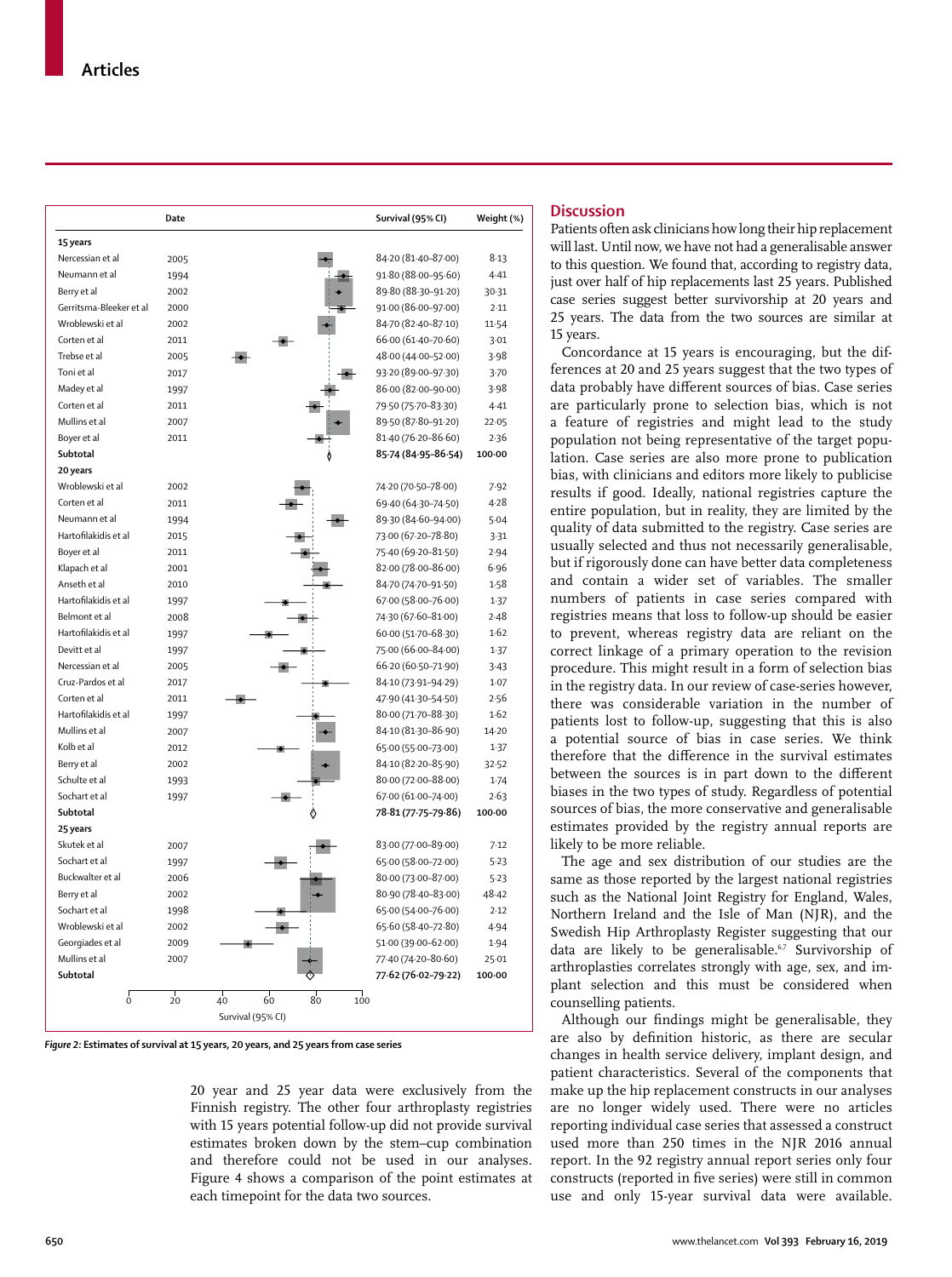

*Figure 3:* **Estimates of survival at 25 years from registry annual reports**

Compared with our pooled results, these constructs had high 15-year survival (94·9%, 95% CI 93·9–94·8; appendix p 11). The constructs were the Exeter V40/Trident, Exeter V40/Exeter Contemporary Flanged, CPT/Trilogy, and CPT/ZCA. The 22 589 total hip replacements that used one of these combinations accounted for a quarter of total hip replacement constructs implanted in England and Wales in 2016.<sup>6</sup> Using constructs with better survival should mean that revision rates will reduce in the future: overall revision rate by year of surgery has already decreased since 2008.6

Estimates of the lifetime risk of revision for hip replacements have been calculated using primary care databases (the UK Clinical Practice Research Datalink). Bayliss and colleagues reported a 20 year survival of 85·0% (95% CI 83·2–86·6) from analysis of 63 158 patients with a maximum follow-up of 20 years. This survival estimate is higher than our 20 year estimates. The mean age of patients in their cohort was 69 years and 62% were female, similar to our data. The difference in estimates could be due to several factors: the authors used a different database, covering a different time period (1991–2011 rather than 1980–2017 for the Finnish registry). Also, they used a life-table analysis method rather than the Kaplan-Meier estimator used in most studies included in our analysis. Most notable was the numbers of patients with hip replacements at each reporting time. Bayliss and colleagues reported 20 year survival data on 444 patients compared with the 73 057 hip replacements 20-year survival data in our study. The focus of Bayliss and colleagues' paper was the lifetime risk of revision of a joint replacement, which is not what we have reported. They surmised that the lifetime risk of revision changed according to the age of the patient at the time the hip replacement was implanted, with older patients having a lower lifetime risk of revision. Our lower survival at 20 years is likely to support their conclusion that if a patient has a hip replacement at a younger age, then the chances of the patient having revision surgery are higher. Several overall survival estimates have also been produced using data from Nordic arthroplasty registries. These studies mostly focus on specific cohorts, such as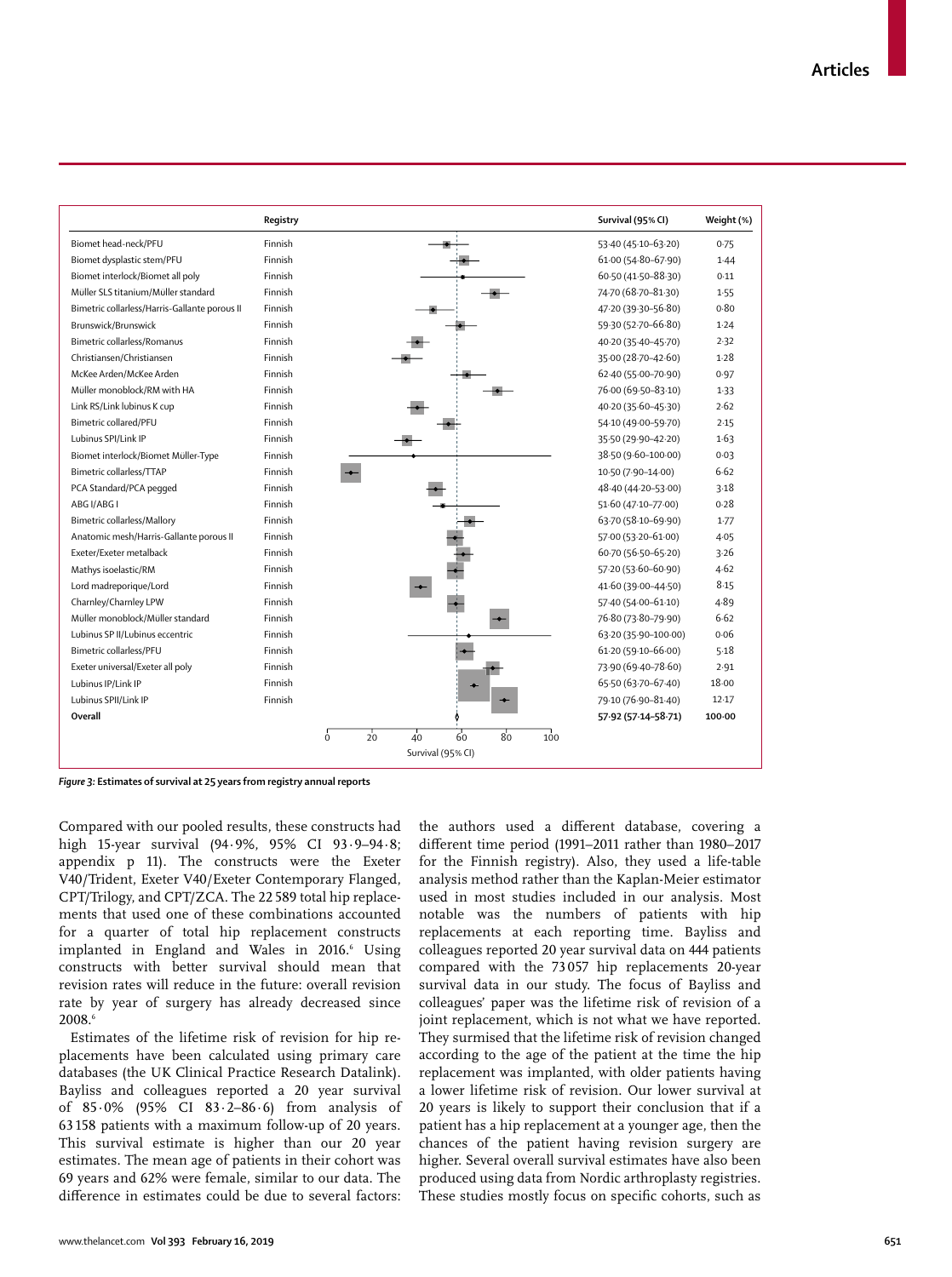

*Figure 4:* **Comparison of pooled survival estimates from case series and registry reports at 15 years, 20 years, and 25 years**

The size of each circle is proportional to the total number of hip replacements at the start of all the series contributing to that pooled estimate.

> patients older than 55 years, younger than 55 years, or with a particular class of hip replacement (cemented or cementless), but two studies produced generalised estimates for all hip replacements. A 2014 collaborative report<sup>28</sup> from the combined Nordic Arthroplasty Registry Association registry gave 15 year survival estimates of 86% (95% CI 85·7–86·9) in Denmark, 88% (87·6–88·3) in Sweden, 87% (86·4–87·4) in Norway, and 84% (82·9–84·1) in Finland. Fevang and colleagues' 2010 article<sup>29</sup> reported a 20 year survival estimate of  $77.3%$  $(76.3-78.4)$  from the Norwegian registry with 280 hips at risk at this timepoint.

> We found heterogeneity in the reporting of case series, particularly in the handling of patients lost to follow-up, the point at which survival was reported, and the number of hips at risk at the analysis point. We think that the primary endpoint of any analysis reporting joint replacement survivorship should be allcause revision of any component of the construct. Although other endpoints, for example, failure of a single part of the construct or failure for a specific cause (such as aseptic loosening), were reported in series included in our review<sup>30,31</sup> and might be of interest, they should only be reported as secondary endpoints because they give a biased and unrealistic impression of survivorship.<sup>32</sup> We have explained elsewhere,33 why the 1–Kaplan-Meier estimate is the most appropriate method of reporting survivorship

(with a worst-case scenario for hips lost to follow-up) and should include the number of hip replacements at risk at the time of reporting.

Failure in arthroplasty can be measured many ways and patients who report failure in one metric often report success using another metric. Furthermore, revision surgery is a major intervention with uncertain outcome and thus both clinicians and patients might decide that the risks outweigh the benefits in individual cases. Failure measured by revision should thus be considered a best-case scenario. As the aim of surgery is to relieve pain, then a very stringent criterion could define failure as all patients with moderate-to-severe long-term pain. Beswick and colleagues<sup>34</sup> have shown that 7–23% of patients who have not undergone revision would be regarded as failures using this outcome.

The main limitation of our pooled data is that they were not adjusted or stratified by patient factors that could have a role in determining survivorship. NJR data show that at 10 years, construct survivorship in men is roughly 97% for those aged older than 80 years, 96% for those aged 60–70 years, and 95% for those aged younger than 60 years. Women have slightly better construct survivorship at all ages than men. Without individual patient data, we have been unable to provide a risk estimate adjusted for individual characteristics such as age and sex, so our analyses provide an aggregated estimate for survival in all patients. Information was unavailable for the proportion of hips implanted for osteoarthritis in the Finnish Arthroplasty Registry. If this proportion was different to that seen in other countries, then it could be a source of selection bias. Poor implant choices such as metal-on-metal bearings will result in much higher failure rates.<sup>35,36</sup> Use of metalon-metal bearing surfaces in the NJR peaked in 2008, with only 404 reported in the NJR in 2003. $36$  The hips included in our estimates were implanted before 2003, and thus should be unaffected by the higher failure rates of metal-on-metal hip replacements. Since 2003, the thresholds for undertaking surgery may have changed, which could alter future outcomes. As with all survival reports, we cannot account for a surgeon's willingness to revise a hip based on individual patient factors. This revision threshold could differ between countries and affect the generalisability of results between nations. Our pooled results from registries include data from only a few countries; however, the number of hip replacements was still far greater than that seen in individual case-series (215 676 *vs* 13 212).

Data contributing to 15-year survival came from both Australian and Finnish registries; however, results at 20 years and 25 years came only from the Finnish registry. We excluded papers not in English, which potentially excluded 13 further series. If all these case series were included they might have altered our pooled results, but we expect this effect would have been small. We assumed that survival estimates are equivalent to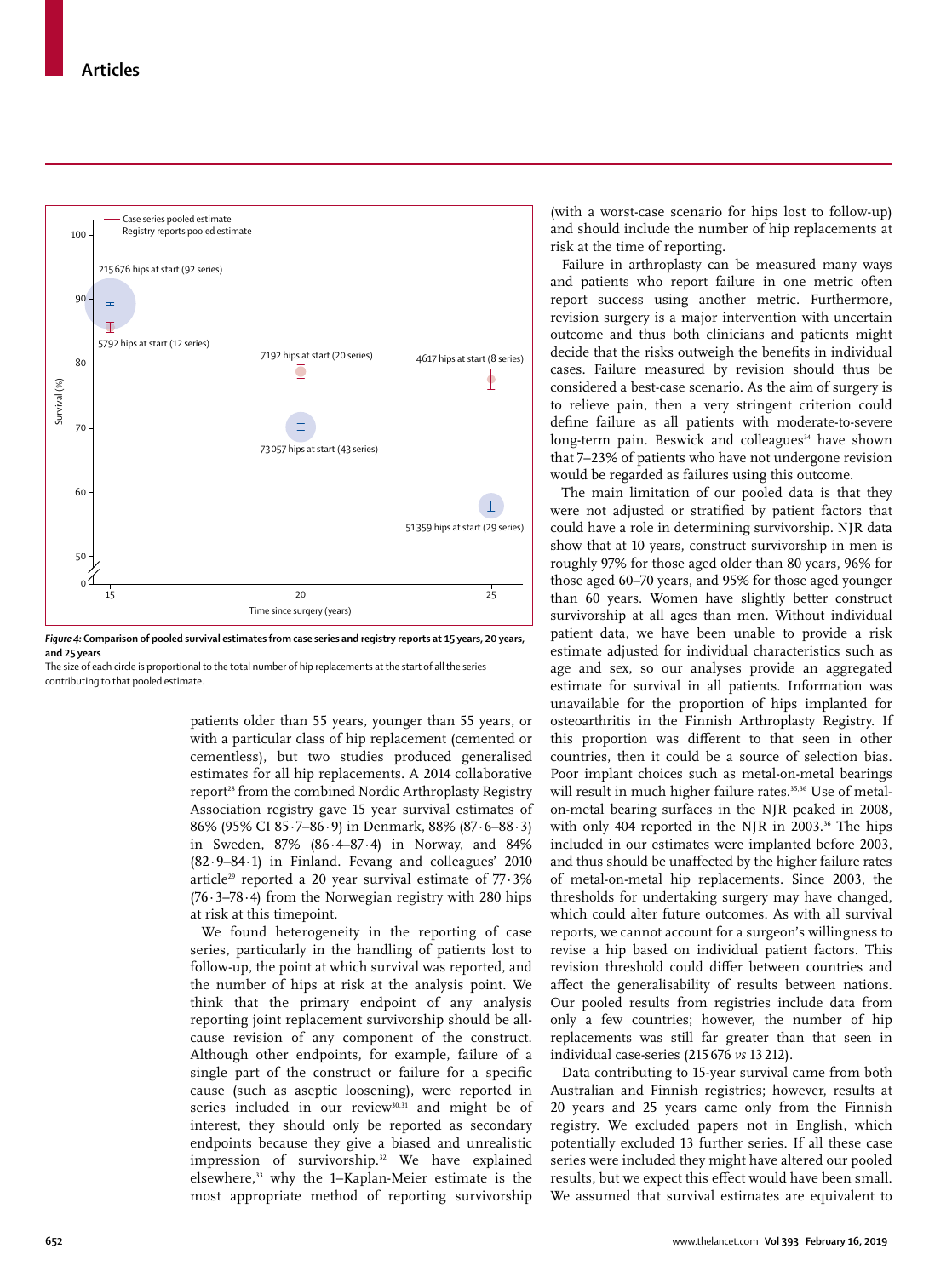See **Online** for video

risks, for generating pooled estimates, and although the assumption that no censoring occurs (patients dying with a hip in situ) is clearly violated, it provides a useful method of aggregation in the absence of individual patient level data. The strengths of our study include an inclusive and comprehensive design, a-priori inclusion criteria, and a realistic interpretation of survivorship that accounts for all revisions and not a limited or biased subset.

In conclusion, although there is not enough information yet available to calculate exactly how long a hip replacement will last, using available arthroplasty registry data, we estimate that about three-quarters of hip replacements last 15–20 years and just over half of hip replacements last 25 years in patients with osteoarthritis (video).

#### **Contributors**

JTE was responsible for study concept, design, screening, data extraction, data analysis, and writing the Article. RWW and JPE did the second screening of abstracts, second extraction of data, and reviewed the Article. AWB and MRW were responsible for study concept, design, and writing the Article. AS was responsible for study concept, design, data analysis, and writing the Article.

#### **Declaration of interests**

We declare no competing interests.

#### **Acknowledgments**

We thank the Library & Information service at Southmead Hospital, North Bristol NHS Trust, for their help in recovering full texts. This study was supported by the NIHR Biomedical Research Centre at the University Hospitals Bristol NHS Foundation Trust and the University of Bristol. The views expressed in this publication are those of the authors and not necessarily those of the NHS, the National Institute for Health Research, or the Department of Health. JTE was supported by the joint National Joint Registry of England, Wales, Northern Ireland and the Isle of Man and Royal College of Surgeons of England Fellowship. AS was supported by an MRC strategic skills fellowship (MR/L01226X/1).

#### **References**

- 1 Learmonth ID, Young C, Rorabeck C. The operation of the century: total hip replacement. *Lancet* 2007; **370:** 1508–19.
- NICE. Total hip replacement and resurfacing arthroplasty for end stage arthritis of the hip. NICE technology appraisal guidance 304. London: National Institute for Health and Care Excellence, 2014.
- Lenguerrand E, Whitehouse MR, Wylde V, Gooberman-Hill R, Blom AW. Pain and function recovery trajectories following revision hip arthroplasty: short-term changes and comparison with primary hip arthroplasty in the ADAPT cohort study. *PLoS One* 2016; **11:** e0164839.
- 4 Vanhegan IS, Malik AK, Jayakumar P, Ul Islam S, Haddad FS. A financial analysis of revision hip arthroplasty: the economic burden in relation to the national tariff. *Bone Joint J* 2012; **94:** 619–23.
- 5 Hunt LP, Whitehouse MR, Beswick A, Porter ML, Howard P, Blom AW. Implications of introducing new technology: comparative survivorship modeling of metal-on-metal hip replacements and contemporary alternatives in the National Joint Registry. *J Bone Joint Surg Am* 2018; **100:** 189–96.
- 6 NJR. 14th Annual Report. 2017. London: National Joint Registry for England, Wales, Northern Ireland and Isle of Man, 2016.
- Kärrholm J, Lindahl H, Malchau H, et al. Swedish Hip Arthroplasty Register annual report 2016. DOI:10.18158/SJy6jKyrM.
- 8 Australian Orthopaedic Association National Joint Replacement Registry. Hip, Knee & Shoulder Arthroplasty: 2017 Annual Report. Adelaide: Australian Orthopaedic Association, 2017.
- 9 Dutch Arthroplasty Register. Online LROI annual report 2017. http://www.lroi-rapportage.nl/media/pdf/PDF%20LROI%20 annual%20report%202017.pdf (accessed Aug 19, 2018).
- 10 Ouzzani M, Hammady H, Fedorowicz Z, Elmagarmid A. Rayyan—a web and mobile app for systematic reviews. *Syst Rev* 2016; **5:** 210.
- 11 Wylde V, Beswick AD, Dennis J, Gooberman-Hill R. Post-operative patient-related risk factors for chronic pain after total knee replacement: a systematic review. *BMJ Open* 2017; **7:** e018105.
- Slim K, Nini E, Forestier D, Kwiatkowski F, Panis Y, Chipponi J. Methodological index for non-randomized studies (minors): development and validation of a new instrument. *ANZ J Surg* 2003; **73:** 712–16.
- 13 Avedikian J, Soyer J, Dumez JF, Müller A, Pries P, Clarac JP. Acetabular implant in Charnley's total arthroplasty. Review of 309 cases with a minimum of 15 years follow-up. *Rev Chir Orthop Reparatrice Appar Mot* 1996; **82:** 116–24 (in French).
- Busch VJJF, Gardeniers JWM, Slooff TJJH, Veth RPH, Schreurs BW. Favourable long-term results from cemented total hip arthroplasty combined with acetabular bone impaction grafting in patients under the age of 50. *Ned Tijdschr Geneeskd* 2007; **151:** 1935–40 (in Dutch).
- 15 Chaidez Rosales P, Younger A, Renan Leon S, Poss R. Survival of the T28 femoral stem. Comparison of polished versus roughed-surface finish. *Acta Ortop Mex* 2008; **22:** 350–55 (in Spanish).
- 16 Huang Q, Shen B, Yang J, Zhou ZK, Kang PD, Pei FX. [Midterm to long-term follow-up study after hybrid total hip arthroplasty]. *Zhonghua Wai Ke Za Zhi* 2012; **50** (4)**:** 313–17 (in Chinese).
- Landor I, Vavrik P, Jahoda D, Pokorny D, Ballay R, Sosna A. Long-term experience with the combined ARBOND hydroxyapatite coating in implant osteointegration. *Acta Chir Orthop Traumatolo Cech* 2009; **76:** 172–78 (in Czech).
- Lautridou C, Lebel B, Burdin G, Vielpeau C. Survival of the cementless Bousquet dual mobility cup: minimum 15-year follow-up of 437 total hip arthroplasties. *Rev Chir Orthop Reparatrice Appar Mot*  2008; **94:** 731–39 (in French).
- 19 Philippot R, Farizon F, Camilleri JP, et al. Survival of cementless dual mobility socket with a mean 17 years follow-up. *Rev Chir Orthop Reparatrice Appar Mot* 2008; **94:** e23–27.
- Rozkydal Z, Janicek P. Poldi-Cech cemented femoral stem in total hip arthroplasty after 25 years. *Acta Chir Orthop Traumatol Cech* 2010; **77:** 284–90 (in Czech).
- 21 Rozkydal Z, Janicek P, Havlicek V, Pazourek L. Long-term results of use of the CLS stem in primary total hip arthroplasty. *Acta Chir Orthop Traumatol Cech* 2009; **76:** 281–87 (in Czech).
- 22 Schmitt D, Bresler F, Nicolay X, et al. Long term results of a series of cementless total hip prostheses on patients of less than 50 years old. *Eur J Orthop Surg Traumatol* 1996; **6:** 261–66 (in French).
- 23 Schwerter K, Meyenberg A, Sander K, Layher F, Roth A. 15-year results following implantation of a stem type AML hip prosthesis. *Z Orthop Unfall* 2013; **151:** 231–38 (in German).
- 24 Sorensen KH, Neumann L, Freund KG. Long-term results after Charnley hip replacement. *Ugeskr Laeger* 1996; **158:** 7228–32 (in Danish).
- 25 Soyer J, Avedikian J, Pries P, Clarac JP. Long-term outcome of Charnley's femoral implant. A review of 309 cases with follow-up of minimum 20 years. *Rev Chir Orthop Reparatrice Appar Mot* 1997; **83:** 416–22 (in French).
- 26 National Joint Registry for England, Wales, Northern Ireland and the Isle of Man. Prostheses used in hip, knee, ankle, elbow and shoulder replacement procedures 2016. http://www.njrreports.org. uk/Portals/0/PDFdownloads/NJR%2014th%20AR%20 Prostheses%20used%20in%20joint%20replacements%202016.pdf (accessed Sept 27, 2018).
- Bayliss LE, Culliford D, Monk AP, et al. The effect of patient age at intervention on risk of implant revision after total replacement of the hip or knee: a population-based cohort study. *Lancet* 2017; **389:** 1424–30.
- 28 Makela KT, Matilainen M, Pulkkinen P, et al. Countrywise results of total hip replacement. An analysis of 438,733 hips based on the Nordic Arthroplasty Register Association database. *Acta Orthop* 2014; **85:** 107–16.
- Fevang BT, Lie SA, Havelin LI, Engesaeter LB, Furnes O. Improved results of primary total hip replacement. *Acta Orthop* 2010; **81:** 649–59